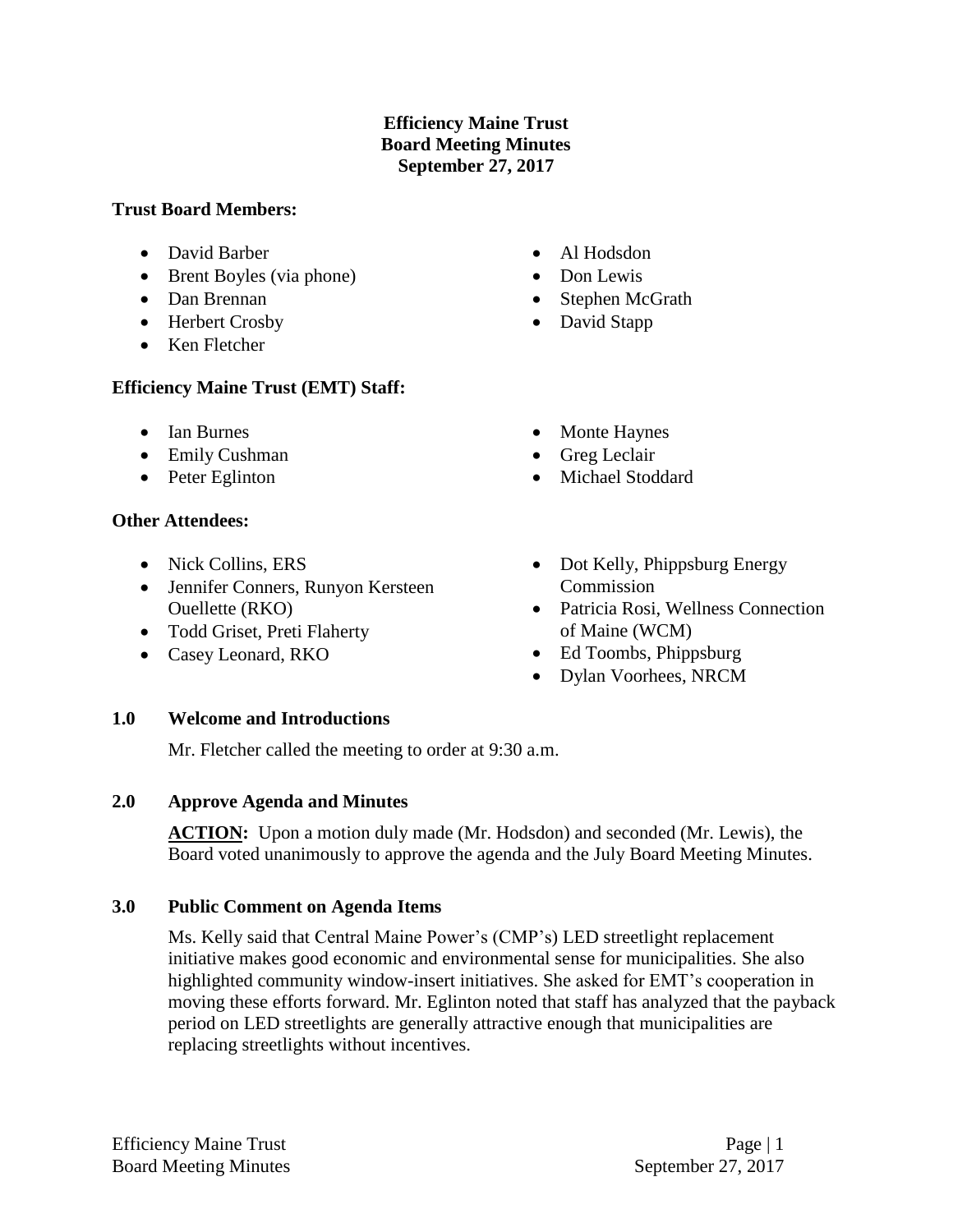Mr. Voorhees expressed his appreciation for EMT Staff representation at the Public Utilities Commission (PUC), noting that it is consistently well-informed and reasonable in the face of often complicated cases.

## **4.0 Executive Director's Report**

Mr. Stoddard summarized the Executive Director's Report. Following are items highlighted during his presentation:

- EMT Staff participated in an informational forum of the Casco Bay Heat Pump Challenge to provide Greater Portland residents with information about heat pump technology and EMT incentives. Participants also got the benefit of discounted collective-purchase pricing from local installers.
- EMT Staff was also invited to speak on two panels at the Maine Affordable Housing Coalition conference. Mr. Stoddard noted that this event helped EMT connect with an audience of people that work with low-income customers, increasing opportunities for collaboration in outreach efforts. Additionally, the event helped EMT connect with property managers of multifamily units interested in our incentive programs. Mr. Brennan said he was impressed with the Staff presentations and noted that EMT enjoys a strong reputation among the event organizers and participants.
- Mr. Stoddard pointed to recent press coverage surrounding the Regional Greenhouse Gas Initiative (RGGI). First, the nine participating states announced their proposal to extend the initiative through 2030 and recalibrate the emissions cap to reflect a more realistic baseline. Shortly thereafter, the quarterly auction results generated approximately double the revenue that had been anticipated. Mr. Stoddard noted that EMT Staff is not recommending any revenue forecast changes at this time; Staff will wait for the second quarterly auction to reassess if the trend continues. He also explained that the participating states' model rule is subject to a public comment period, after which each state must codify it individually.
- Mr. Stoddard noted that most of the Phase 2 proceedings the flowed out of the Triennial Plan III are wrapping up. The PUC approved the Low Income Stipulation and EMT's adjusted RGGI fund allocation. It held a technical conference on the LED pricing trial, and EMT Staff incorporated the results into its Technical Reference Manuals (TRMs). The PUC also closed the general inquiry EMT's TRMs.
- The Commercial and Industrial (C&I) Prescriptive Program has shifted several natural gas and all-fuels measures midstream, with instant discounts through distributors.
- Mr. Stoddard reminded the Board that the FY2018 budget for the Commercial New Construction Program was reduced to reflect reallocation of RGGI funds.
- Activity in the Home Energy Savings Program (HESP) is higher than at this time last year and is showing particularly strong adoption of heat pumps.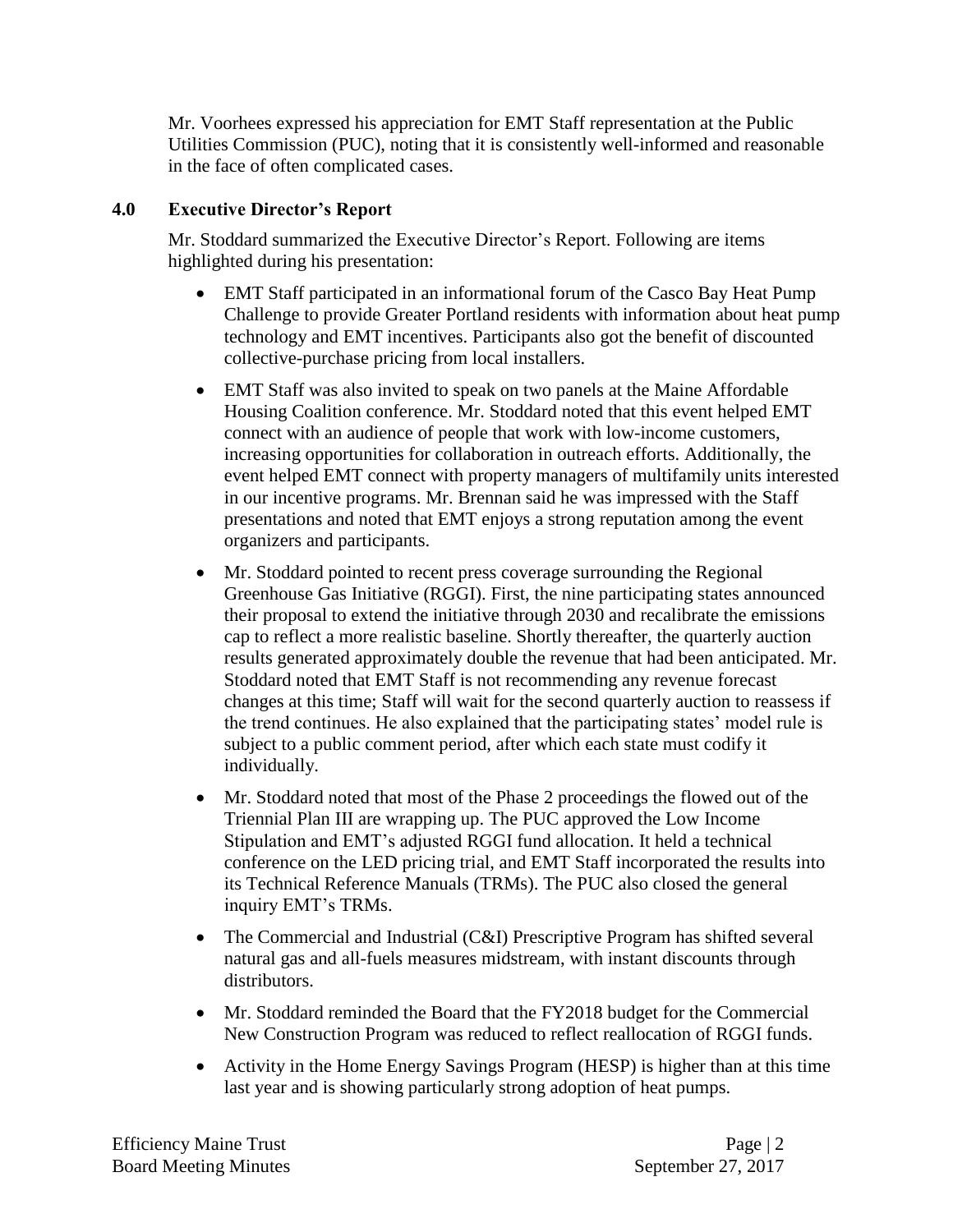- Mr. Stoddard noted that the shift to a market-based approach for low-income home energy upgrades resulted in a number of positive outcomes. By leveraging RGGI funds, EMT was able to expand the program's eligibility criteria and stretch the funds farther to reach more customers. Additionally, the contractor community served as a helpful sales force. Requiring a small customer co-pay ensured that participants had a certain level of "skin in the game," thereby increasing the likelihood of commitment to optimize the use of the units installed. The program saw a significant increase in participation in recent months, resulting in full expenditure of available funding. EMT therefore suspended the initiative of enhanced rebates on heat pumps for low-income customers until RGGI revenues rise above forecasts. Other initiatives serving low-income customers, where not funded by RGGI, remain available.
- Mr. Stoddard welcomed Monte Haynes (Senior Accountant) and Michelle Fenlason (Administrative Assistant) to the EMT Staff.

## **5.0 Committee Report**

#### **(a) Finance Committee**

## **i. APPROVE Acceptance of FY2017 Audit Report from RKO**

Ms. Connors provided an overview of the FY2017 audit results. EMT received an unmodified opinion, and no material weakness or significant deficiencies were found. Mr. Lewis asked about the ratio between program overhead and incentives. Mr. Stoddard clarified that this is not reported in the audit, but will appear in EMT's Annual Report.

**ACTION:** Upon a motion duly made (Mr. Barber) and seconded (Mr. Lewis), the Board voted unanimously to accept the audited Financial Reports of EMT issued by RKO for the fiscal year ending June 30, 2017.

## **ii. APPROVE FY2018 Budget Adjustment**

Mr. Leclair provided an overview of the proposed FY2018 budget adjustments detailed in his memo dated September 27, 2017. The Staff proposes disposing of FY2017's unallocated fund balances to a combination of reserves and re-allocations into program budgets. The Staff also proposes adjusting the FY2018 revenue budget for Long Term Contracts to account for uncompleted FY2017 projects.

**ACTION:** Upon a motion duly made (Mr. Lewis) and seconded (Mr. Barber), the board voted unanimously to adjust the FY2018 source of funding (revenue) and expenditures budgets by an increase of \$23,185,088 as detailed in the budget spreadsheets to result in total FY2018 source of funding (revenue) and expenditure budgets of \$71,648,738 and \$71,633,438, respectively.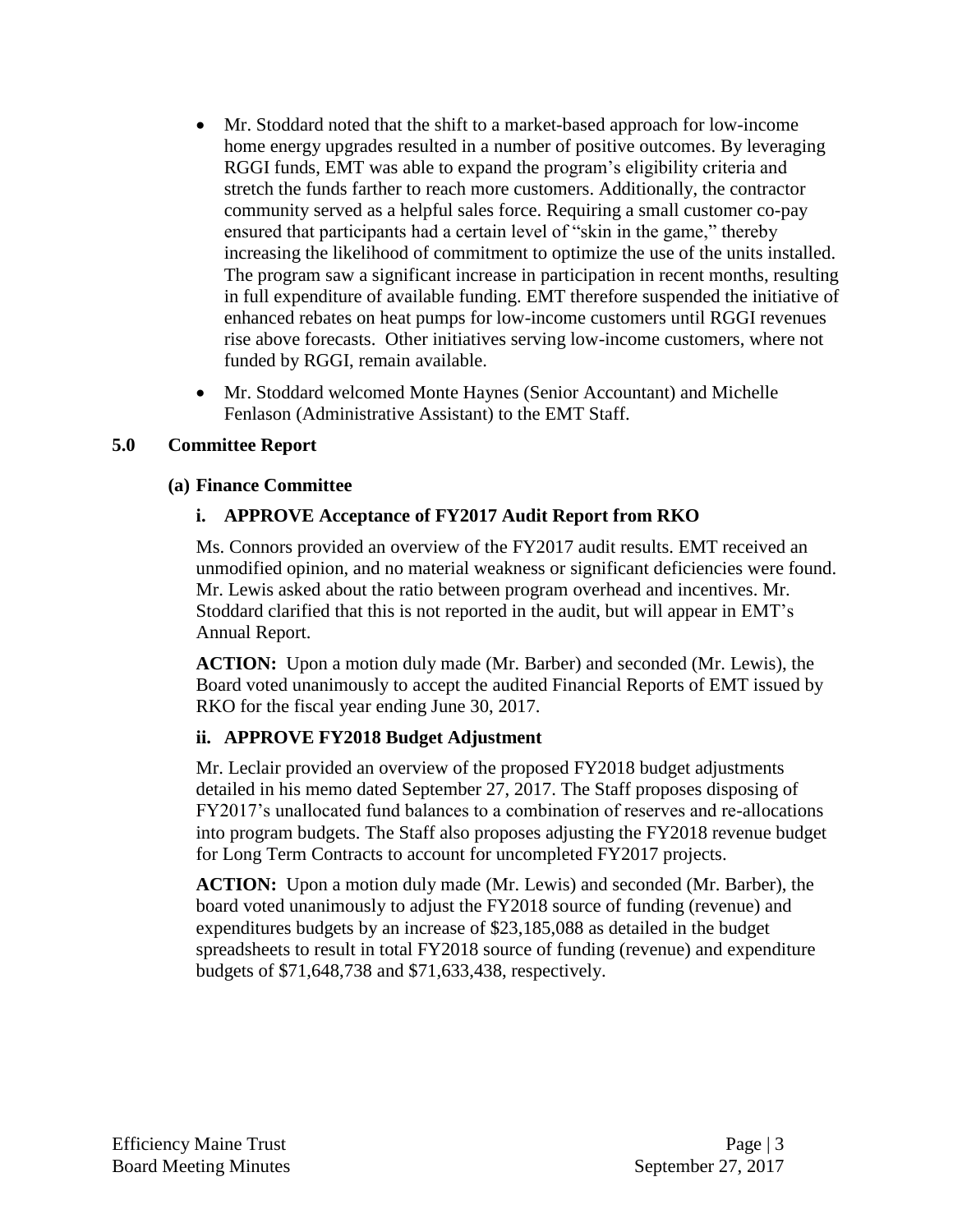## **iii. UPDATE on Monthly Financial Reports**

Mr. Leclair reiterated that RGGI first quarter auction revenues were higher than anticipated. He also noted that the PUC natural gas revenues are delayed; EMT Staff expects to receive them by October 1.

## **iv. APPROVE Sole Source Contract for TCR, Inc.**

Mr. Eglinton explained that Tabors Caramanis Rudkevich (TCR) is a firm that won a regional competitive solicitation to author the original Avoided Energy Supply Costs (AESC) Study published in 2015 and its update. EMT will need to work with TCR to provide further information or analysis that may be required by the PUC in order to incorporate the updated values for use in cost-effectiveness calculations.

**ACTION:** Upon a motion duly made (Mr. Hodsdon) and seconded (Mr. Barber), the Board voted unanimously to authorize the Executive Director to enter into a sole source contract with TCR for up to \$30,000, on a time and materials basis using existing rates that were the result of a prior competitive bid, to provide technical support related to the AESC update.

## **(b) Program Committee**

## **i. DISCUSSION on Trust Policy Regarding Eligibility of Dispensaries and Persons Operating Under Authority of 22 MRS Chapter 558-C (Maine Medical Use of Marijuana Act) for EMT Efficiency Programs**

Mr. Stoddard provided a brief summary of the Board's previous medical cannabis discussion and Maine law on this subject, as detailed in his memo dated September 21, 2017. He noted that EMT Staff has received numerous inquiries from customers in the medical cannabis industry regarding access to efficiency programs. Mr. Stoddard said that Staff recommends that the Board take no action at this time toward adopting a policy to deny program access on the basis of a customer being engaged in activities that are authorized under Maine's Medical Use of Marijuana Act. If circumstances change or new information comes to light that might significantly change our thinking about exposure to legal action or other concerns, Mr. Stoddard suggested the Trust could revisit the issue at that time.

Efficiency Maine Trust Page | 4 Ms. Rosi, the CEO of the Wellness Connection of Maine (WCM), presented information on her company. WCM is an organization that operates four of Maine's eight registered medical cannabis dispensaries. She discussed some stereotypes and myths surrounding the industry. She said WCM operates much like any other legal business in the state. It is regulated by the Department of Health and Human Services (DHHS), is subject to annual licensing and inspections, and pays licensing fees. It does business with Maine banks, and has completed a Federal Deposit Insurance Corporation (FDIC) audit. WCM is not a cash business; it offers electronic payment options for its clients. The company pays federal tax. It also pays 5.5% state sales tax. It received a commercial/agricultural exemption after an audit by the Maine Revenue Service, and was advised that it is allowed to claim state tax deductions. It is regulated by the Occupational Safety and Health Administration (OSHA), and provides its employees with healthcare, short-term disability, and life insurance. Ms. Rosi stated that, like any other business operator, her goal is to maintain competitiveness and lower costs. Energy represents one of her highest expenses. She

Board Meeting Minutes September 27, 2017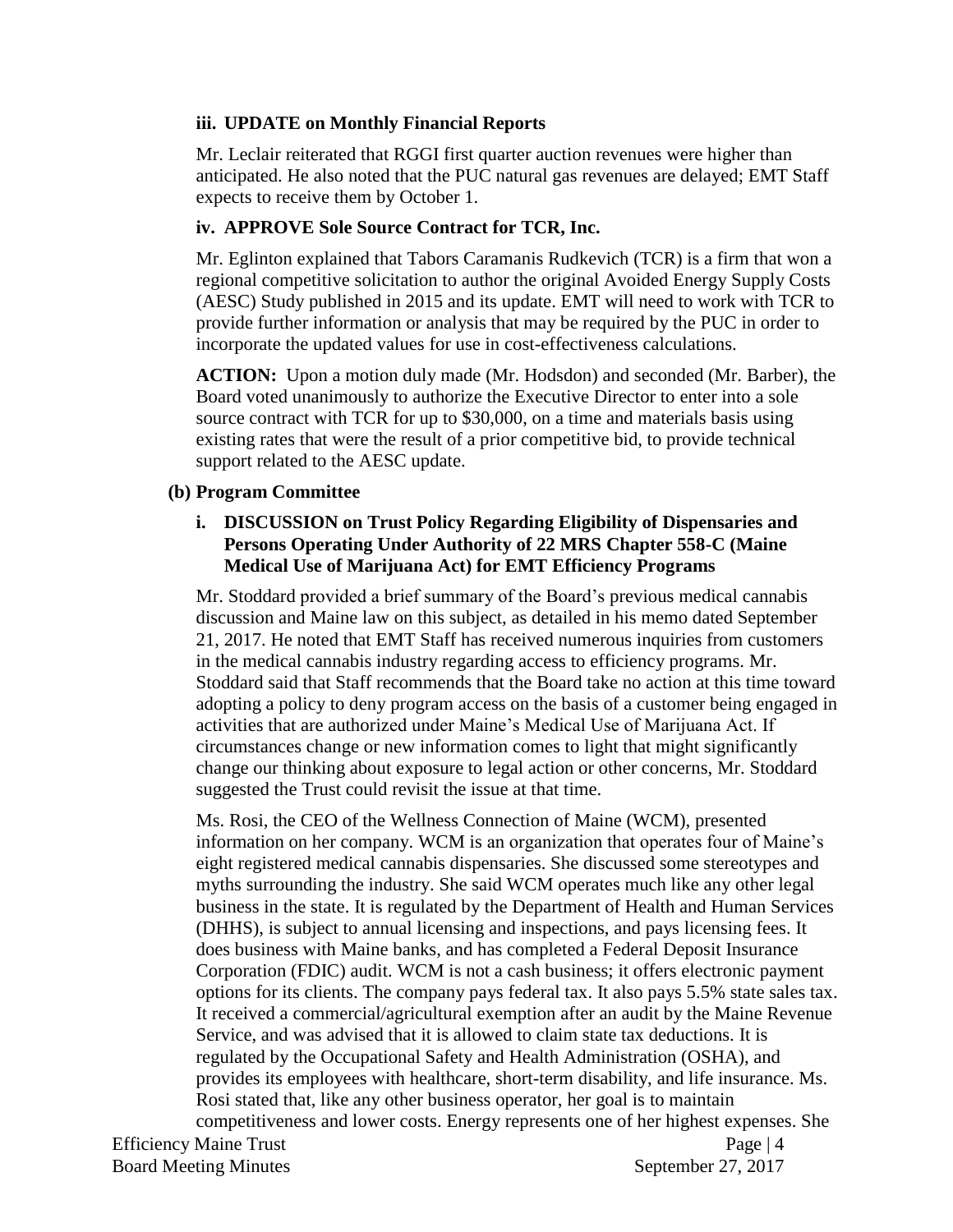explained that she is generally aware of energy efficiency opportunities (lighting, dehumidification, HVAC), but needs expert technical support in designing an integrated approach to achieve higher efficiency, and financial assistance to move the investments forward.

Ms. Rosi reported that she had had a meeting with the Governor on this issue. Mr. McGrath noted that the Governor has expressed a concern that federal law trumps state law. Mr. McGrath recommended that the Board provide a copy of Mr. Stoddard's memo to the Attorney General and seek a formal opinion on the matter before moving forward with incentive offers.

Mr. Stapp stated that cannabis is illegal at the federal level; it is a Schedule 1 substance. He stated that the U.S. Department of Justice could decide to enforce these federal laws in the future. He asked if WCM could make an insurance claim if the federal government seized its operations. Mr. Griset explained that there are number of cases showing insurance companies must honor their policies for medical cannabis operations. Mr. Griset also said that the EMT Board was created by an act of Maine law, which has sanctioned medical cannabis since 1999. According to the Medical Marijuana Act, dispensaries "may not be denied any right or privilege solely for acting in accordance with this section…" Mr. Stapp noted that the approval of EMT funding is not a right. Mr. Griset also added that EMT is required to pursue all costeffective energy opportunities.

Mr. Fletcher asked about the state of research into the best available technology for cannabis grow operations. Mr. Stoddard noted that the industry is still in the initial stages of working through the integrated design approach. Mr. Hodsdon asked if WCM would be willing to do a pilot study to prove the validity and extent of the savings. Mr. Lewis said there is a significant amount of research occurring in other states. Mr. Stoddard recommended against a pilot project given that the relevant efficiency measures are being already reasonably well understood from studying projects deployed elsewhere in the country.

Mr. Lewis noted that EMT should have some assurance that participants will not sell inefficient lighting equipment to other growers upon replacing them with LEDs. He also suggested that EMT Staff prepare a program implementation plan for Board review.

Mr. Stoddard stressed the need for an expedited resolution to this matter. He said he is sensitive to the fact that EMT Staff first brought this issue to the Board in February, 2016; several customers have been waiting months for an official position. Additionally, this industry is currently presenting a significant cost-effective energy savings opportunity; if EMT is going to forgo pursuing that opportunity on behalf of ratepayers, Mr. Stoddard suggested that it needs a solid reason for doing so.

The Trustees decided to take action on a motion made by Mr. Lewis.

**ACTION:** Upon a motion duly made (Mr. Lewis) and seconded (Mr. Hodsdon), the Board voted unanimously to request a legal opinion from the Attorney General on the eligibility of licensed medical marijuana dispensaries in EMT's programs, request proposed program guidelines from EMT staff, and prohibit expenditures on